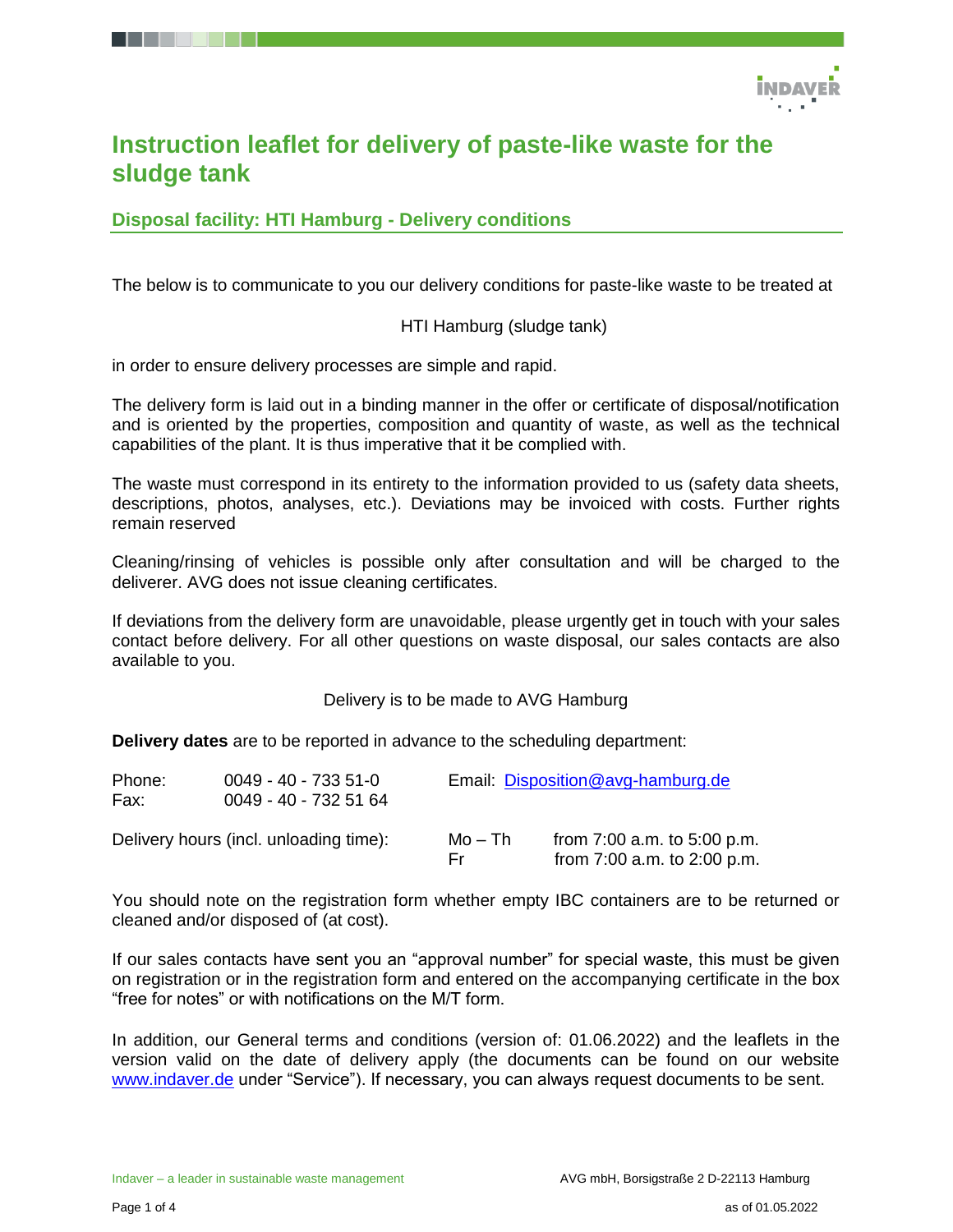

# 1. Definition

Waste for the sludge tanks within the meaning of this information leaflet is paste-like waste industry, commerce, collection and hazardous substance collections (e.g.: paint sludge, emulsions, tank cleaning residues, oil sludge and similar).

## 2. Delivery form

- Tanker, suction tanker, IBC/ASF containers
- The following criteria apply in the event of delivery in IBC/ASF containers:
- IBC/ASF containers must be tightly closed, clean on the outside, intact, approved and suitable for the contents.
- Every IBC/ASF container must be clearly, visibly and permanently labelled with the following information
- Producer
- EWC Code
- Type of waste/approval No. if necessary
- Notification No.

• Correct ADR labels

• Hazardous substance labelling as per GHS/CLP

- Any extraneous lettering or inapplicable hazard labels are to be removed
- The delivery must be made using vehicles that allow hazard-free unloading by forklift (no delivery in roll-off containers or skips)

#### 3. Criteria for waste for the sludge tank

| General conditions of acceptance (all at ambient temperature) |  |
|---------------------------------------------------------------|--|

| Consistency:         | Paste-like (pumpable but not sticky!)                         |
|----------------------|---------------------------------------------------------------|
| pH:                  | $5 - 12$                                                      |
| Temperature:         | $<$ 30 $^{\circ}$ C                                           |
| Density:             | $< 1.5$ g/cm <sup>3</sup>                                     |
| Grain size:<br>etc.) | < 20 mm (no foreign bodies such as films, metal parts, stones |
| Solid content:       | < 50 Wt. % pumpable substance (sediment)                      |
| Ignition temperature | $>200^{\circ}$ C                                              |

The waste must be fully chemically reacted (no precipitation or polymerisation e.g. when the pH changes).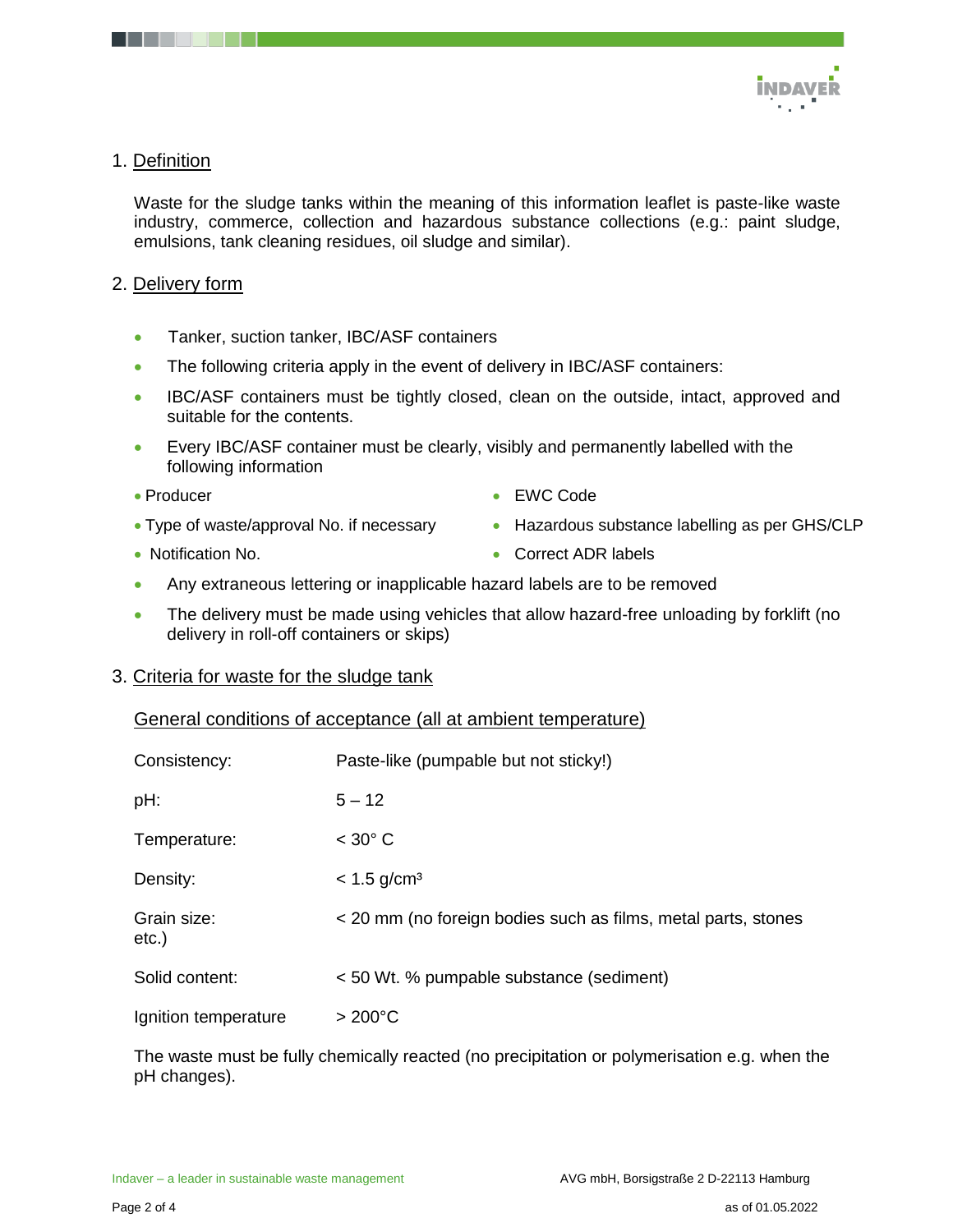

# Basic chemical qualities

If not otherwise agreed in the offer/certificate of disposal, the following basic qualities apply (parameters not listed must be queried separately):

| • Chlorine:                                  | $\lt 2$                  | Wt.%    |  |
|----------------------------------------------|--------------------------|---------|--|
| • Bromine:                                   | < 0.2                    | Wt.%    |  |
| · Iodine:                                    | < 0.01                   | Wt.%    |  |
| • Fluorine:                                  | < 0.1                    | Wt.%    |  |
| • Sulphur:                                   | < 1                      | Wt.%    |  |
| • Phosphorus:                                | < 1                      | Wt.%    |  |
| • Mercury:                                   | < 50                     | mg/kg   |  |
| • Arsenic, cadmium, thallium (total)         | < 100                    | mg/kg   |  |
| • Heavy metals (total)                       | < 0.5                    | Wt.%    |  |
| (Ni, Cu, Te, Se, Sb, Be, Pb, Cr, Sn, V)      |                          |         |  |
| $\bullet$ Zinc:                              | < 1                      | Wt.%    |  |
| • Molybdenum:                                | < 500                    | mg/kg   |  |
| • Sodium/potassium/lithium/magnesium (total) | < 5                      | Wt.%    |  |
| • Organosilicon:                             | < 0.3                    | $Wt.$ % |  |
| • Evaporation residues                       | < 10                     | Wt.%    |  |
| • PCB and PCT (as per DIN)                   | < 10                     | mg/kg   |  |
| • Peroxides                                  | below limit of detection |         |  |

## Special details

The delivery of waste/materials containing the following substances/with the following properties requires our express approval (regardless of the above basic qualities):

- **•** highly odorous or malodorous waste/substances
- Waste substances classified as life-threatening (H300, H310, H330) under the CLP Regulation
- Waste classified under the CLP Regulation as carcinogenic (H350, H350i), mutagenic (H360, H360D, H360F, H360FD), toxic for reproduction (H340) or toxic to the target organ (H370; H372)
- Dioxin-containing waste
- Waste subject to the POP Regulation
- Waste subject to other legal requirements (e.g. CWC, narcotics law, regulation on animal-by products)
- PCB-containing waste (> 10 mg/kg as per DIN)
- Note: At AVG we work with ABEK masks. Please get in touch if a different airway protection filter is needed for your waste.